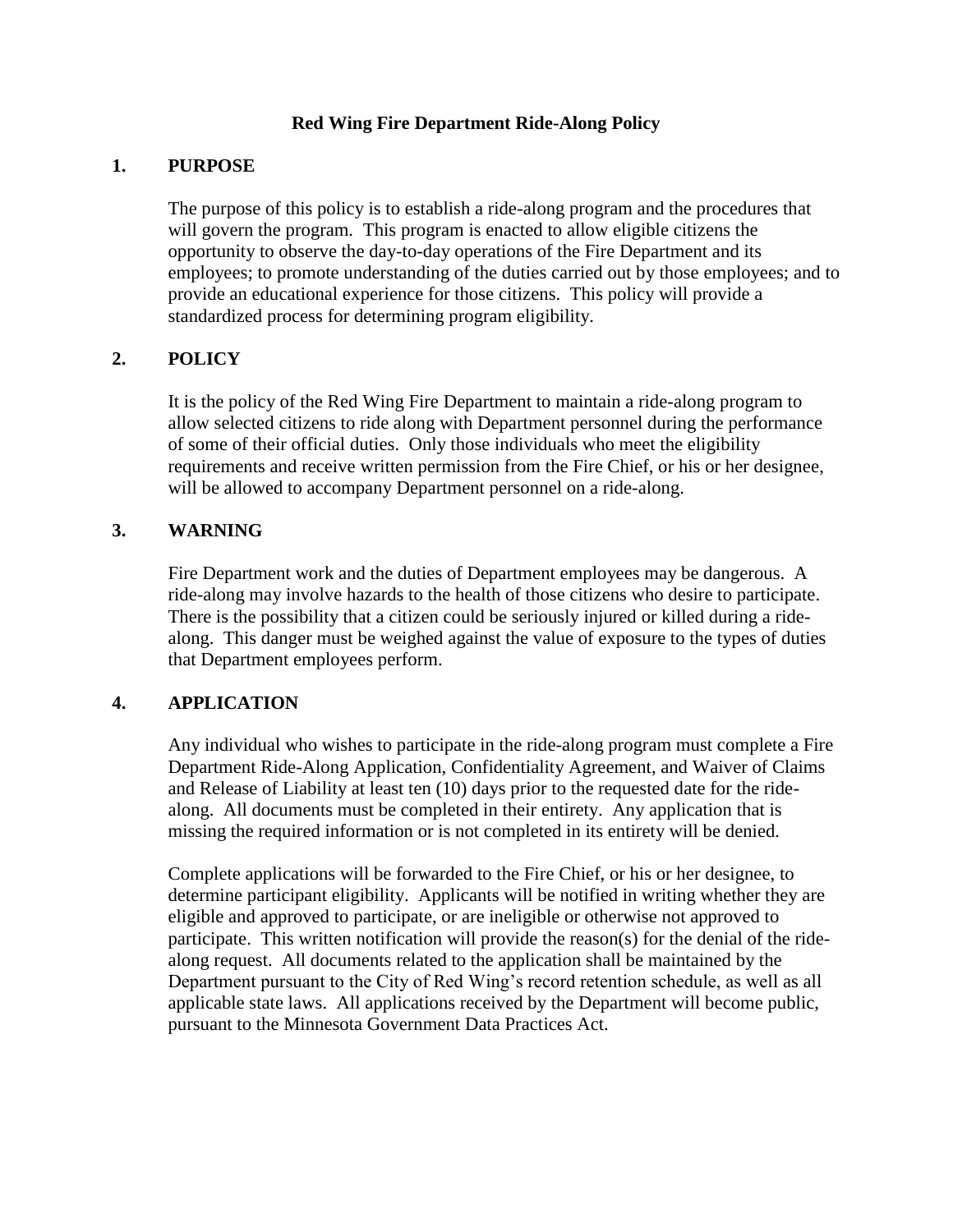## **5. ELIGIBILTY**

Citizens desiring to participate in the ride-along program must apply for and obtain permission from the Red Wing Fire Department. The Fire Chief, or his or her designee, will consider the reason the applicant wishes to participate, along with the frequency, duration, and hours requested.

In order to participate in the Fire Department Ride-Along Program, the applicant shall meet the following criteria, or fall within an exception outlined below:

- A. Each participant must be at least sixteen (16) year of age or older.
- B. Each participant should be in good health and not have any conditions that may restrict department personnel from performing their official duties. Individuals with severe or communicable illnesses may be denied participation and have their approved ride-along rescheduled to a time when the participant is no longer ill. The Department will, to the extent possible, make every effort to provide reasonable accommodations to any person interested in participation in the ride-along program.
- C. Applicants must read and complete a written application and must acknowledge the risks associated with participation in the ride-along program through the execution of a written Waiver of Claims and Release of Liability Agreement.
- D. Applicants must read and complete a written Confidentiality Agreement regarding private data.
- E. Applicants must consent to the City conducting a criminal background check and shall not have been convicted of: a felony; a serious criminal or traffic offense; or been the subject of an order for protection/restraining order granted by a court within the past year, and the Applicant shall not be a defendant in a pending criminal case. The Applicant may be required to pay for the actual costs of the background check.
- F. Each participant shall agree to follow all directions of the Department member to which they are assigned, as well as all rules of the ride-along program and/or the City of Red Wing.
- G. Participation in the ride-along program will only be allowed once a year per civilian, unless there is an exception granted by the Fire Chief, or his or her designee, based on extenuating circumstances.
- H. Each participant is highly encouraged to obtain the following vaccinations prior to the ride-along due to the possible exposure to blood or other potentially infectious materials: Tetanus; Measles, Mumps, Rubella (MMR); and Hepatitis A & B.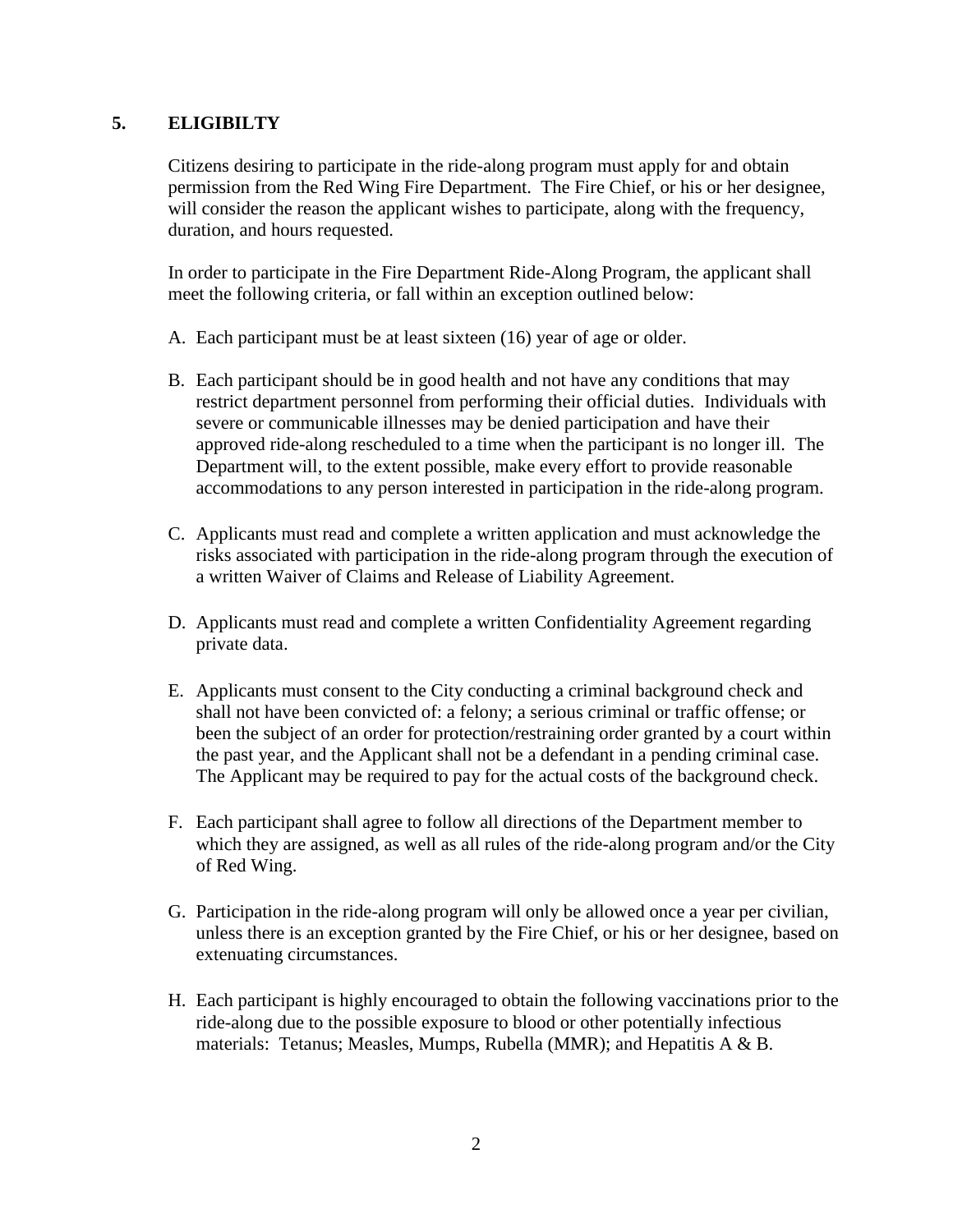#### **6. SPECIAL CIRCUMSTANCES/EXCEPTIONS**

Programs sponsored by national organizations which provide personal liability and medical insurance coverage for its members may be exempt from the minimum age requirement. The Fire Department may also grant permission for youths involved in Department-sponsored public safety programs or special community events to participate in a ride-along activity on emergency response vehicles or to tour Department facilities.

For any ride-along participants under the age of eighteen (18), the written permission of a parent or legal guardian shall be obtained on the required Application, Confidentiality Agreement, and Waiver of Claims and Release of Liability Agreement.

## **7. HIPAA COMPLIANCE**

Under the requirements of the federal Health Insurance Portability and Accountability Act ("HIPAA"), ride-along participants who come into contact with private, healthrelated information will be required to agree, in writing, to keep all confidential information learned during their ride-along participation confidential.

## **8. PROCEDURE**

- A. Only one participant shall be permitted to ride along in an emergency response vehicle at any time.
- B. Ride-alongs shall only be allowed on Mondays through Fridays, between the hours of 9:00 a.m. and 9:00 p.m., except in special circumstances as approved in the sole discretion of the Fire Chief, or his or her designee. The hours, locations, and assignments for which applicants will be allowed to participate are to be determined by the Fire Chief, or his or her designee.
- C. Participants will not be allowed to participate, directly or indirectly, in situations that may jeopardize the safety of the ride-along participant, any Department personnel, or the general public.
- D. A patient or member of the public who is receiving services has the absolute right to refuse to allow participants to observe any procedures performed by Paramedics or other members of the Department. If a patient does not consent to the Participant's observation, the Participant will not be allowed to witness any procedures and will need to wait in a location as directed by the Department member in charge.
- E. The Department reserves the right to alter or change the procedures and guidelines for the ride-along program at any time.
- F. The Department and/or any Department personnel may terminate the ride-along at any time, for any reason, and transport the ride-along participant back to the Fire Department, or other location of origin. Examples of reasons why an employee may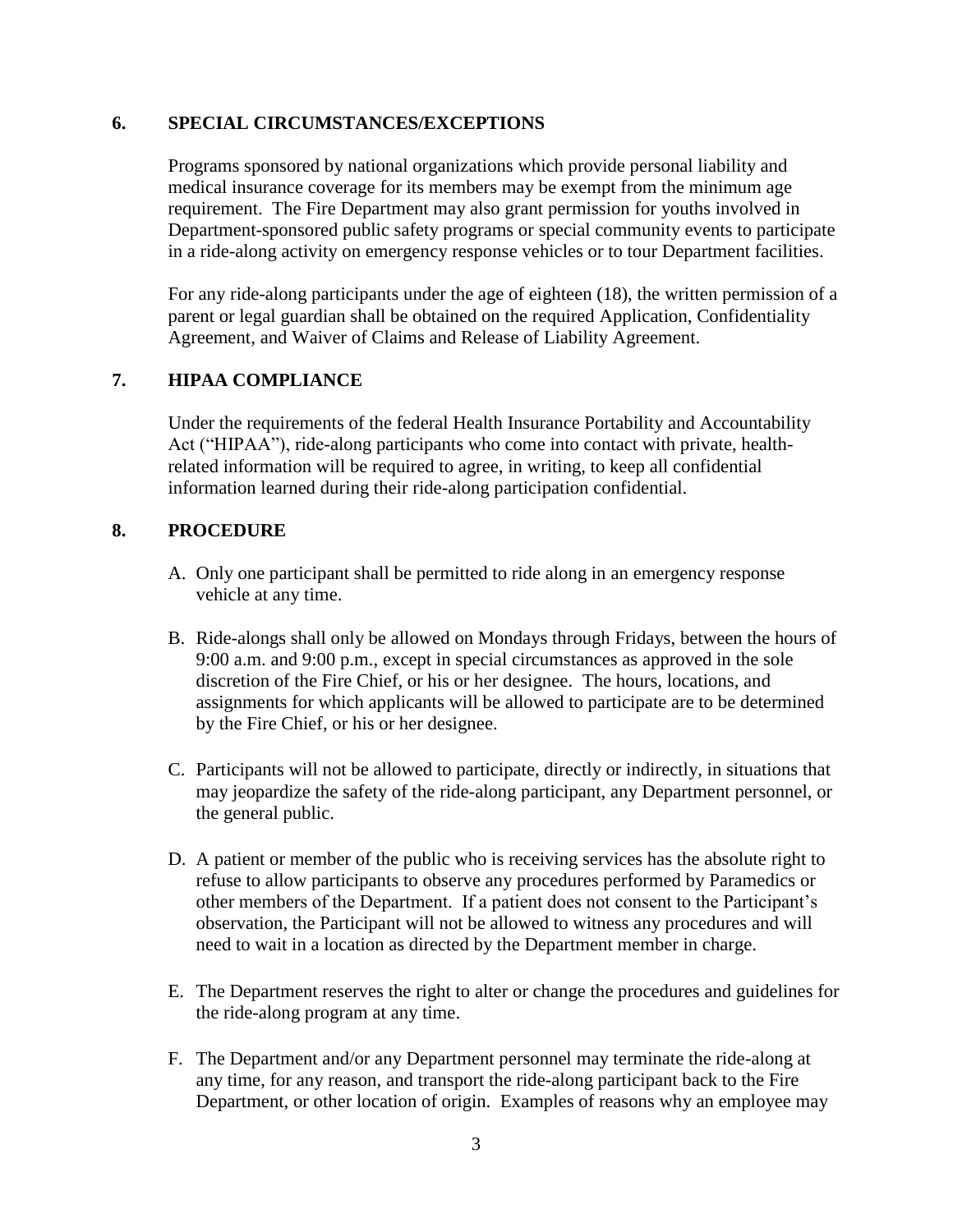terminate the ride-along include, but are not limited to, the ride-along participant's conduct, safety, violation of the rules of conduct, or Department response needs. If necessary, Department personnel shall notify their shift supervisor that the ride-along has been terminated. The shift supervisor shall indicate the termination and the reasons for the termination on the application form.

- G. Fire Department employees assigned a ride-along participant should use appropriate caution to ensure that the citizen is not placed in unduly dangerous or hazardous situations. Employees should not engage in dangerous situations, to the extent possible, with ride-along participants.
- H. If the employee receives a potentially hazardous or dangerous call, or realizes that he or she may become immediately involved in a hazardous or dangerous situation, the participant may be dropped off at the Fire Department, or at another safe location. The participant should remain in that location until Department personnel retrieve the participant. If a participant is left in this manner, the employee will contact the Department to request appropriate transportation for the participant.

## **9. RIDE-ALONG RULES AND CONDUCT OF PARTICIPANTS**

- A. Department personnel will explain the potential hazards that may be encountered and the necessity for participants to immediately obey all instructions. Participants shall follow the rules of the program as well as any directions of the supervising Department member or the firefighter to which they are assigned.
- B. All ride-along participants are only observers of the Department's operations. No participant shall become involved in any incidents unless specifically instructed to do so by an authorized member of the Department.
- C. Participants shall respect and preserve the confidentiality of all names of persons or information learned through the program, unless otherwise authorized.
- D. Participants shall not operate any vehicle during their ride-along.
- E. Participants shall not use Department equipment except when directly authorized by department staff or in extreme emergencies.
- F. Participants shall be required to wear seatbelts at all times and remain within the Department's vehicle, unless otherwise directed by authorized Department personnel.
- G. Participants are prohibited from possessing or carrying firearms or any other weapons, cameras, recording devices, cell phones, and all other communication devices during the ride-along.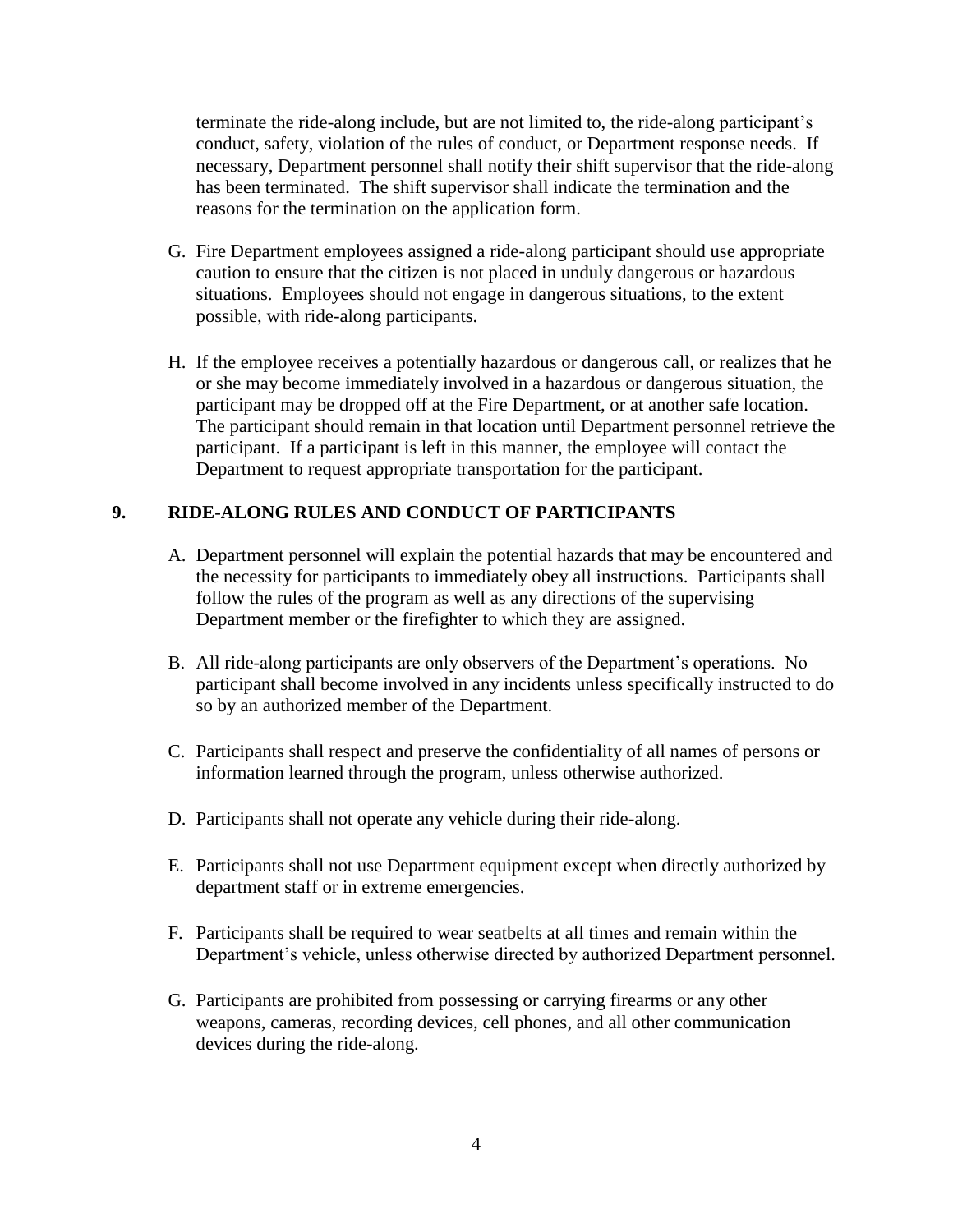- H. Participants shall not smell of, possess, or consume alcoholic beverages or drugs before or during the ride-along. Participants may not use tobacco while on the ridealong.
- I. Participants shall wear appropriate, business casual dress at all times during the ridealong, including supportive shoes or boots. The Fire Chief, or his or her designee, has the sole authority to determine whether a participant is appropriately dressed. Inappropriate dress may be cause for immediate cancellation of the ride-along. Unless provided by the Department, ride-along participants shall not wear any clothing that implies direct association with the Department.
- J. Participants will be provided Department-issued identification that shall be displayed prominently during the entire ride-along.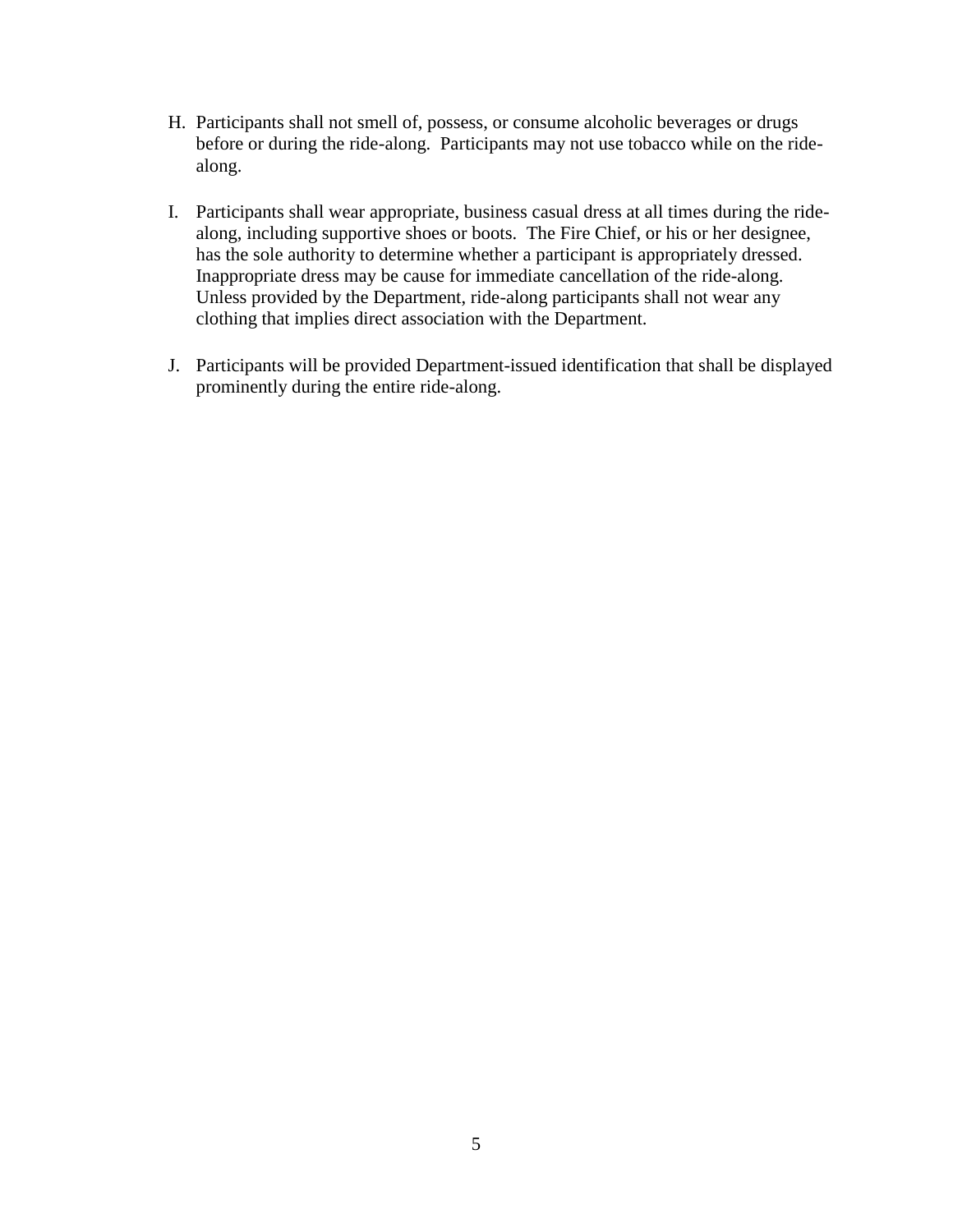## **RED WING FIRE DEPARTMENT RIDE-ALONG PROGRAM CONFIDENTIALITY AGREEMENT**

As a participant in the Red Wing Fire Department's Ride-Along Program, it is possible that I may come into contact with various types of information, including private or confidential information, to which I would otherwise have no right to access.

I agree that I will not actively solicit or access, through City computers, files, or other means available, any data that I otherwise have no right or need to access or witness.

To the extent that I may have access to private, confidential, nonpublic or protected nonpublic data during the course of my ride-along activities, I agree to comply with the Minnesota Government Data Practices Act and all other applicable statutes of the State of Minnesota; the federal Health Insurance Portability and Accountability Act ("HIPAA") and all other applicable federal laws; and all applicable policies, rules and regulations of the City of Red Wing. I promise to protect the confidentiality of any and all such information that I may learn through my participation in the Ride-Along Program and will act accordingly at all times.

I understand that I may be subject to criminal or civil penalties for noncompliance.

I have read and understand the above information and agree to be bound by its terms.

\_\_\_\_\_\_\_\_\_\_\_\_\_\_\_\_\_\_\_\_\_\_\_\_\_\_\_\_\_\_\_\_ \_\_\_\_\_\_\_\_\_\_\_\_\_\_\_\_\_\_\_\_\_\_\_\_\_\_\_\_

Applicant Name (Please Print) Date

Applicant Signature

If applicant is under the age of eighteen (18), a parent of guardian must co-sign this agreement:

\_\_\_\_\_\_\_\_\_\_\_\_\_\_\_\_\_\_\_\_\_\_\_\_\_\_\_\_\_\_\_\_ \_\_\_\_\_\_\_\_\_\_\_\_\_\_\_\_\_\_\_\_\_\_\_\_\_\_\_\_

Parent/Guardian Name (Please Print) Date

\_\_\_\_\_\_\_\_\_\_\_\_\_\_\_\_\_\_\_\_\_\_\_\_\_\_\_\_\_\_\_\_

\_\_\_\_\_\_\_\_\_\_\_\_\_\_\_\_\_\_\_\_\_\_\_\_\_\_\_\_\_\_\_\_

Parent/Guardian Signature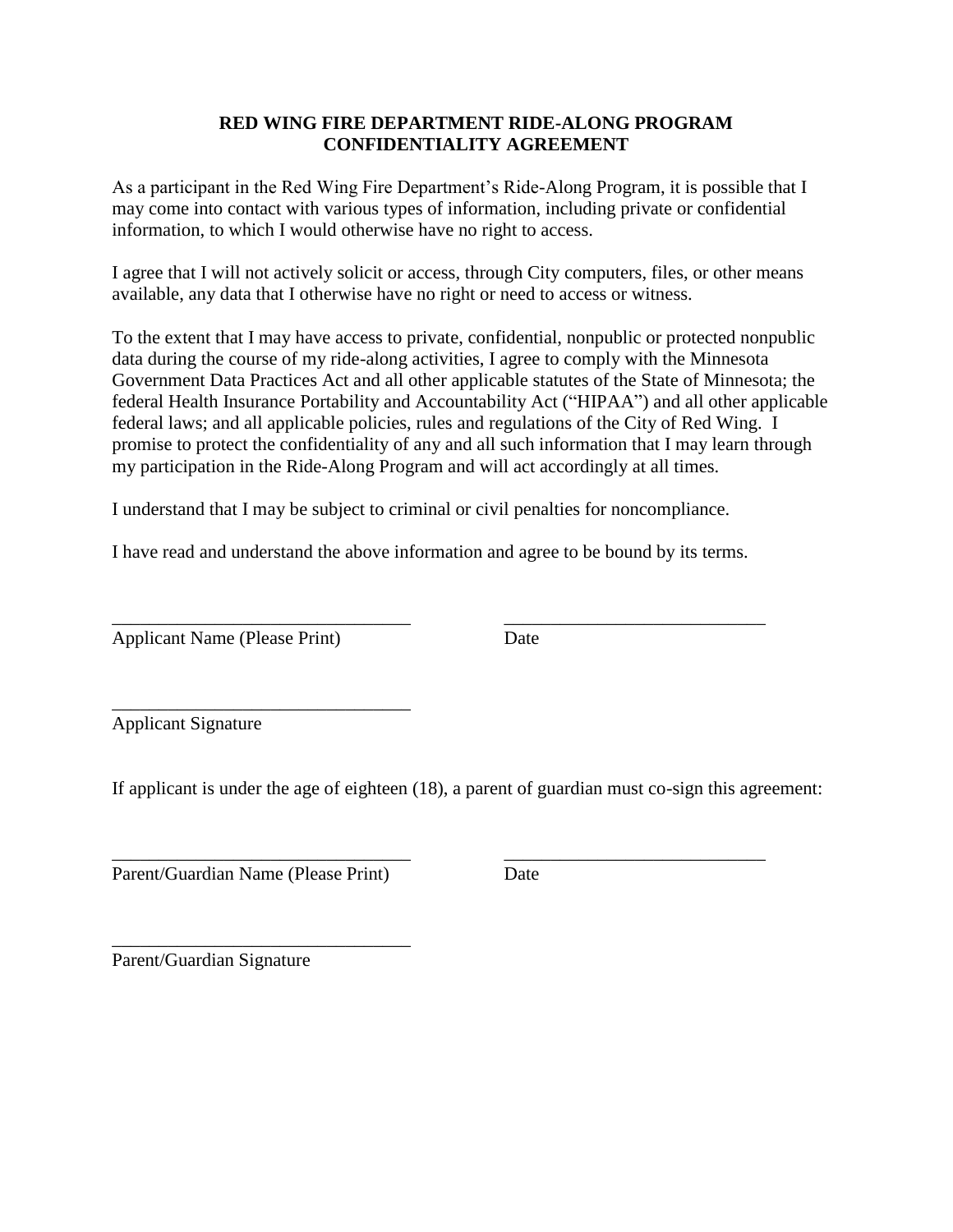#### **RED WING FIRE DEPARTMENT RIDE-ALONG PROGRAM WAIVER OF CLAIMS AND RELEASE OF LIABILITY AGREEMENT**

- 1. I have asked the City of Red Wing and its Fire Department (collectively, "the City") for permission to be a participant in its Ride-Along Program (the "Program"). My participation is voluntary. I acknowledge that the Program is not an essential service provided by the City. As a participant in the Program, I will ride as a passenger in a City vehicle and will observe the City personnel inside a City vehicle and while at the scene of any incident to which City personnel has responded.
- 2. I understand that voluntarily participating in the Program may be dangerous because of the multiple hazards encountered by Fire Department personnel. Such hazards include, but are not limited to: accidents involving a City vehicle; injury from bystanders or traffic; negligent or intentional tortuous acts by third persons; exposure to severe weather conditions; exposure to communicable and/or infectious diseases; and various accidents during the routine operations of the City Fire Department. I understand that the City is not a guardian of my safety.
- 3. I personally assume all risks in connection with participating in the Program. I release the City and its employees, officials, volunteers and agents for any injury or damage sustained by me while participating in the Program, including all risks connected therewith, whether foreseen or unforeseen.
- 4. In consideration of being allowed to participate in the Program, I waive any and all right to file any action against the City and/or its employees, officials, volunteers and agents for any injury or damage that I might suffer while participating in the Program. This waiver does not waive liability for any injuries or damages that I obtain as a result of willful, wanton, or intentional misconduct by any person acting on behalf of the City.
- 5. I hereby agree to fully defend, indemnify, and hold harmless the City, its employees, officials, volunteers, and agents against any and all claims, demands, damages, costs, or expenses, including reasonable attorney's fees, for any and all loss, damage, or liability, due to my negligence, misconduct, or violation of the law.
- 6. I have fully informed myself of the contents of this Waiver of Claims and Release of Liability Agreement by reading it before signing it. I have had the opportunity to ask any and all questions regarding this Waiver of Claims and Release of Liability Agreement and its effect, as well as the opportunity to consult with private legal counsel. I understand the terms herein are contractual and not a mere recital and that I have signed this document as my own free act and agree to be bound by its terms.
- 7. It is my express intent that this Waiver of Claims and Release of Liability shall bind the members of my family, if I am alive, and my heirs, assigns and personal representatives if I am deceased.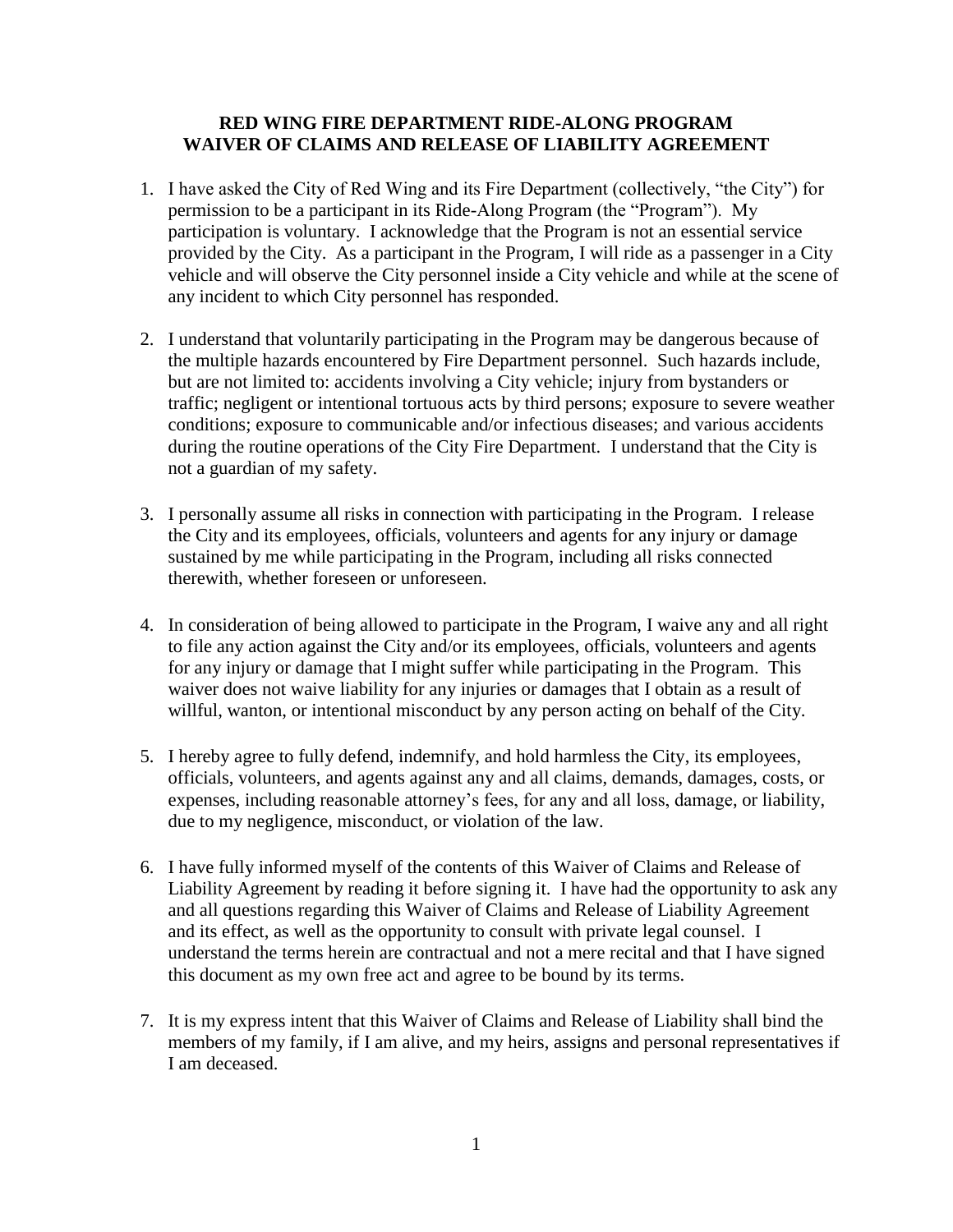| Name (Please Print) | <b>Street Address</b> | Date |
|---------------------|-----------------------|------|
|                     |                       |      |
| Signature           | City, State, Zip      |      |

## **NOTICE: Program participants under eighteen (18) years of age must have the Waiver of Claims and Release of Liability Agreement co-signed by their parent or legal guardian.**

I certify that I am the parent or legal guardian of the above individual and hereby consent to his or her participation in the Program. I have read and understand the above Waiver of Claims and Release of Liability Agreement and I agree to be bound by the terms stated therein.

\_\_\_\_\_\_\_\_\_\_\_\_\_\_\_\_\_\_\_\_\_\_\_ \_\_\_\_\_\_\_\_\_\_\_\_\_\_\_\_\_\_\_\_\_\_\_\_\_\_\_\_ \_\_\_\_\_\_\_\_\_\_\_\_ Parent/Guardian Name Parent/Guardian Signature Date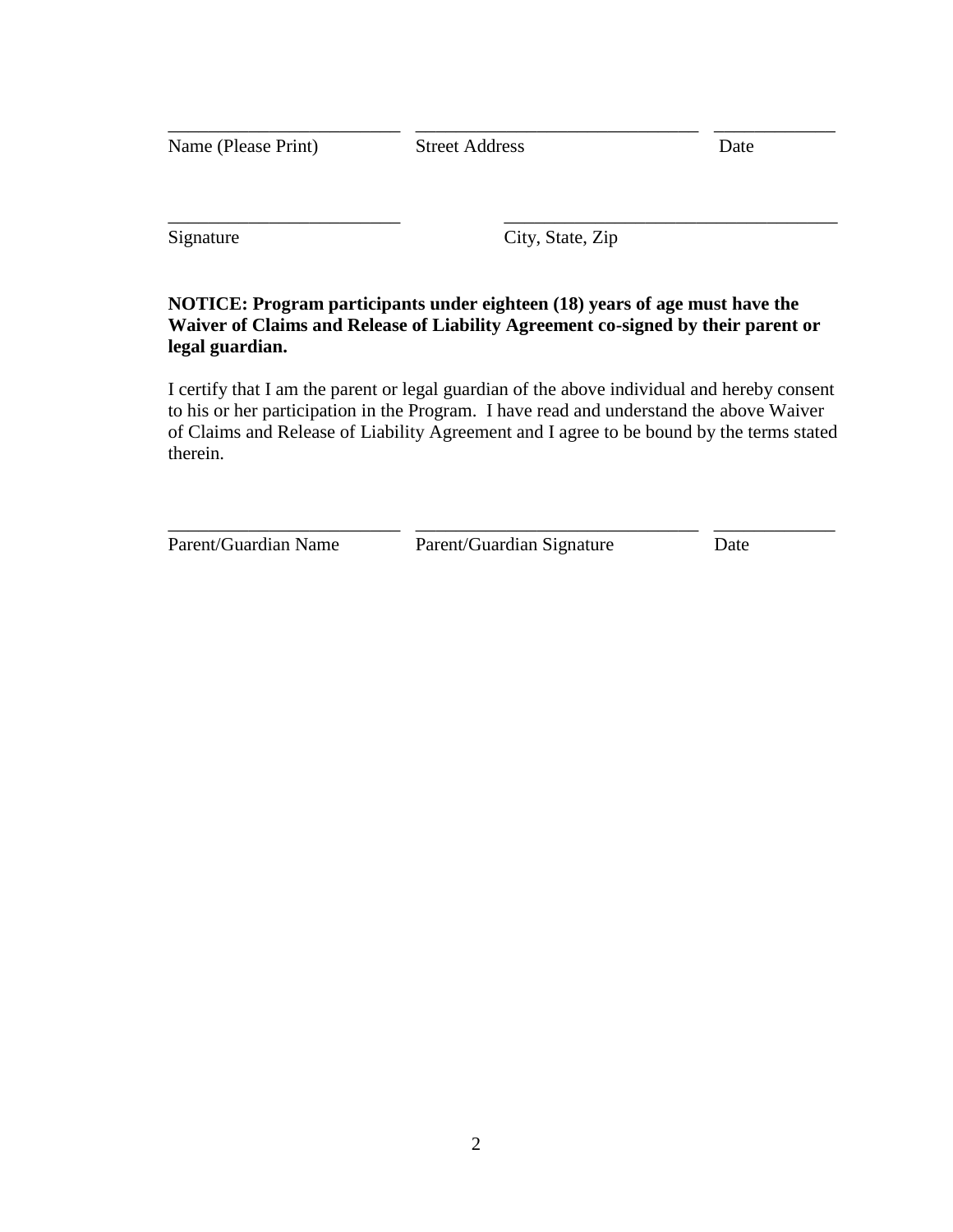#### **APPLICATION FOR RED WING FIRE DEPARTMENT RIDE-ALONG**

**All application materials must be submitted at least ten (10) days prior to your desired ride-along date. Approval of ride-along participation is subject to background check results and staff availability.**

**NOTICE: As an applicant for the ride-along program, you are being asked to provide information about yourself that will be used in consideration of your application. You are not being required to provide the requested information. However, refusing to provide any of the requested information will lead to a denial of your ride-along application. The purpose of this request for information is to obtain information to permit the City to make basic checks in regard to the applicant's criminal record and eligibility for the ride-along. Portions of the data requested by this application will be considered public when they are received, pursuant to the Minnesota Government Data Practices Act, Minnesota Statutes Chapter 13. Any data that is classified as private under that Act will be available only to you and to City officials and agencies with a need to know such information in order to process your application. If a ride-along is granted, most information supplied by the applicant will become public.**

I am requesting consideration for a ride-along with the Red Wing Fire Department

Desired date of ride-along:

Name:

| (Last) | (First) | (M.I.) |  |
|--------|---------|--------|--|
|        |         |        |  |
|        |         |        |  |
|        |         |        |  |
|        |         | State  |  |
|        |         |        |  |
|        | Address |        |  |
|        |         |        |  |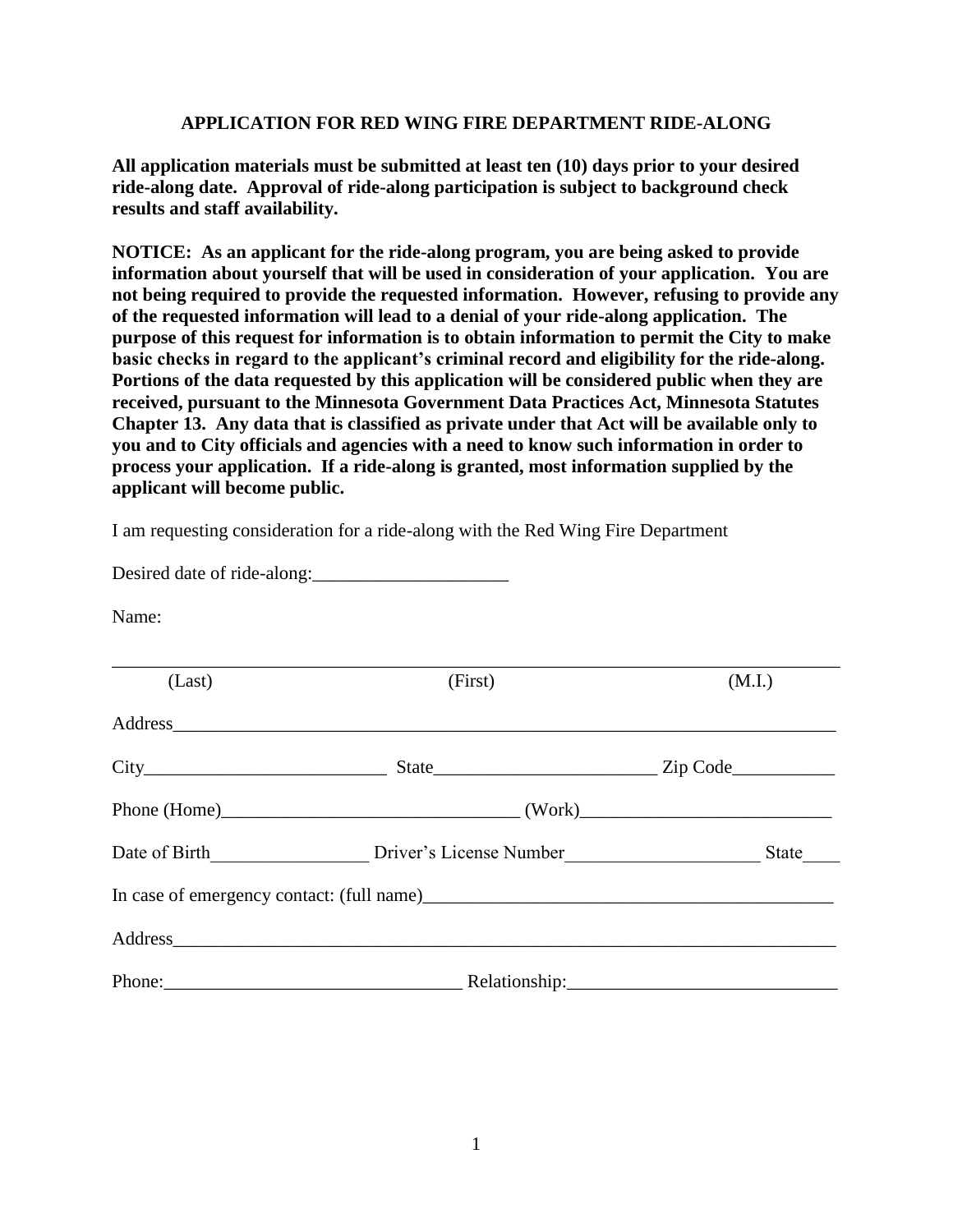| Have you participated in a ride-along program before? | $\Box$ Yes $\Box$<br>No                                                                                                                                                                  |  |  |
|-------------------------------------------------------|------------------------------------------------------------------------------------------------------------------------------------------------------------------------------------------|--|--|
| If yes, please list date(s) and sponsoring agency(s): |                                                                                                                                                                                          |  |  |
|                                                       |                                                                                                                                                                                          |  |  |
|                                                       |                                                                                                                                                                                          |  |  |
|                                                       | Are you affiliated with any police, fire, or other public safety agency(s)? $\Box$ Yes $\Box$<br>N <sub>0</sub>                                                                          |  |  |
| If yes, please list those affiliations                |                                                                                                                                                                                          |  |  |
|                                                       |                                                                                                                                                                                          |  |  |
|                                                       | What are your reasons for requesting to participate in a ride-along program?                                                                                                             |  |  |
|                                                       |                                                                                                                                                                                          |  |  |
|                                                       |                                                                                                                                                                                          |  |  |
|                                                       | sponsoring officer, supervisory personnel will attempt to locate an appropriate sponsor.)                                                                                                |  |  |
| participation in the Ride-Along Program:              | By signing this application, I acknowledge that I have read this document and agree to be bound<br>by the provisions of the Red Wing Fire Department's Ride-Along Policy if selected for |  |  |
| <b>Applicant Name (Please Print)</b>                  | Date                                                                                                                                                                                     |  |  |
| Applicant Signature/Signature of Parent or Guardian   |                                                                                                                                                                                          |  |  |
|                                                       | If applicant is under the age of eighteen $(18)$ , a parent or guardian must co-sign this application:                                                                                   |  |  |
| Parent/Guardian Name                                  | Parent/Guardian Signature<br>Date                                                                                                                                                        |  |  |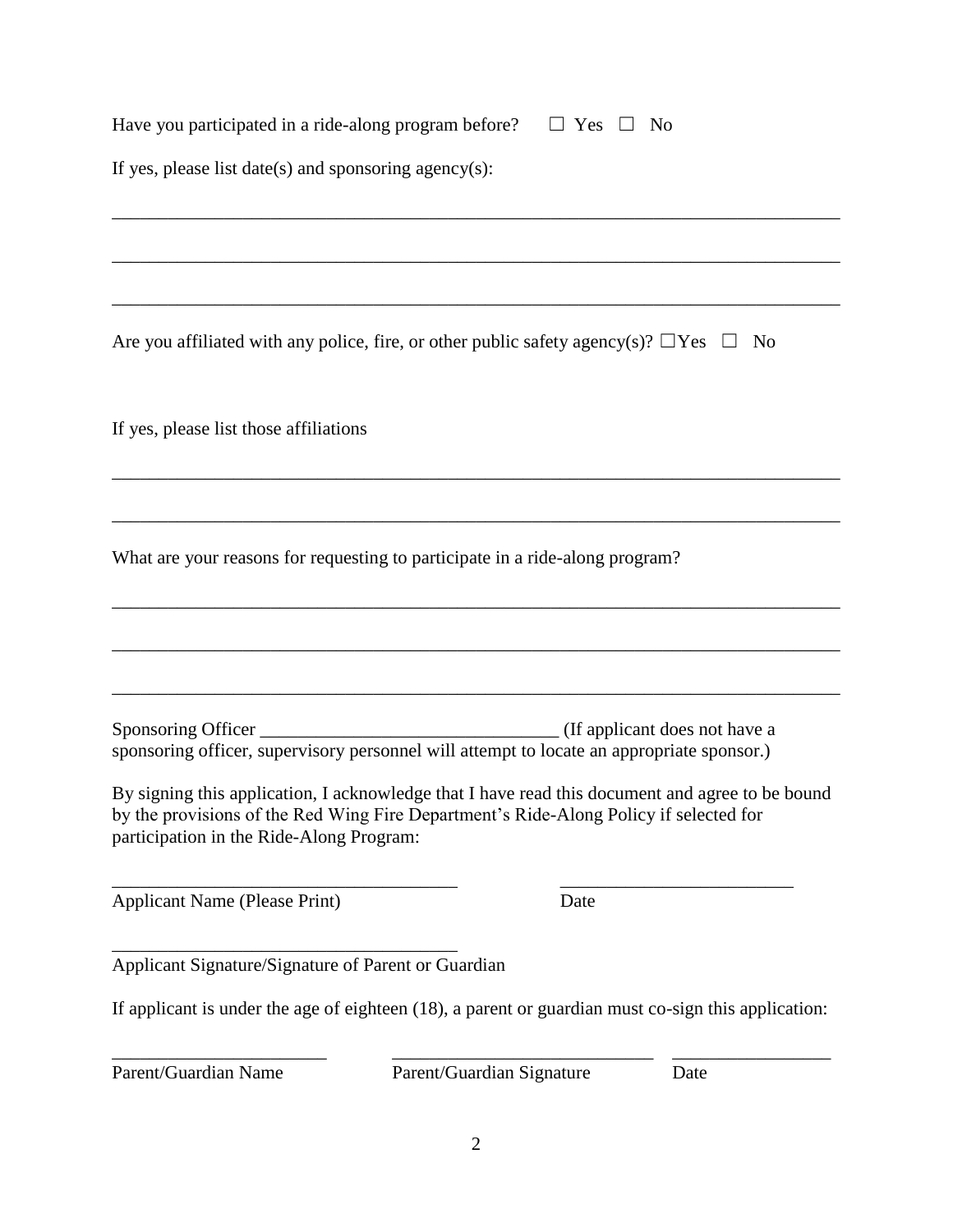| <b>CHIEF OR DESIGNATED OFFICIAL COMPLETES BELOW</b>                       |  |                                |      |  |  |
|---------------------------------------------------------------------------|--|--------------------------------|------|--|--|
| Request for Ride-Along is $\Box$ Approved $\Box$                          |  | Denied                         |      |  |  |
| If denied, reasons for denial:                                            |  |                                |      |  |  |
|                                                                           |  |                                |      |  |  |
|                                                                           |  |                                |      |  |  |
| If approved:                                                              |  |                                |      |  |  |
| Authorized to Ride for ________________(hours) on ________________(date). |  |                                |      |  |  |
| Time Ride-Along will begin ___________________________.                   |  |                                |      |  |  |
|                                                                           |  |                                |      |  |  |
|                                                                           |  |                                |      |  |  |
| <b>Additional Remarks:</b>                                                |  |                                |      |  |  |
|                                                                           |  |                                |      |  |  |
| Chief's Signature<br>Date                                                 |  | Sponsoring Officer's Signature | Date |  |  |
|                                                                           |  |                                |      |  |  |